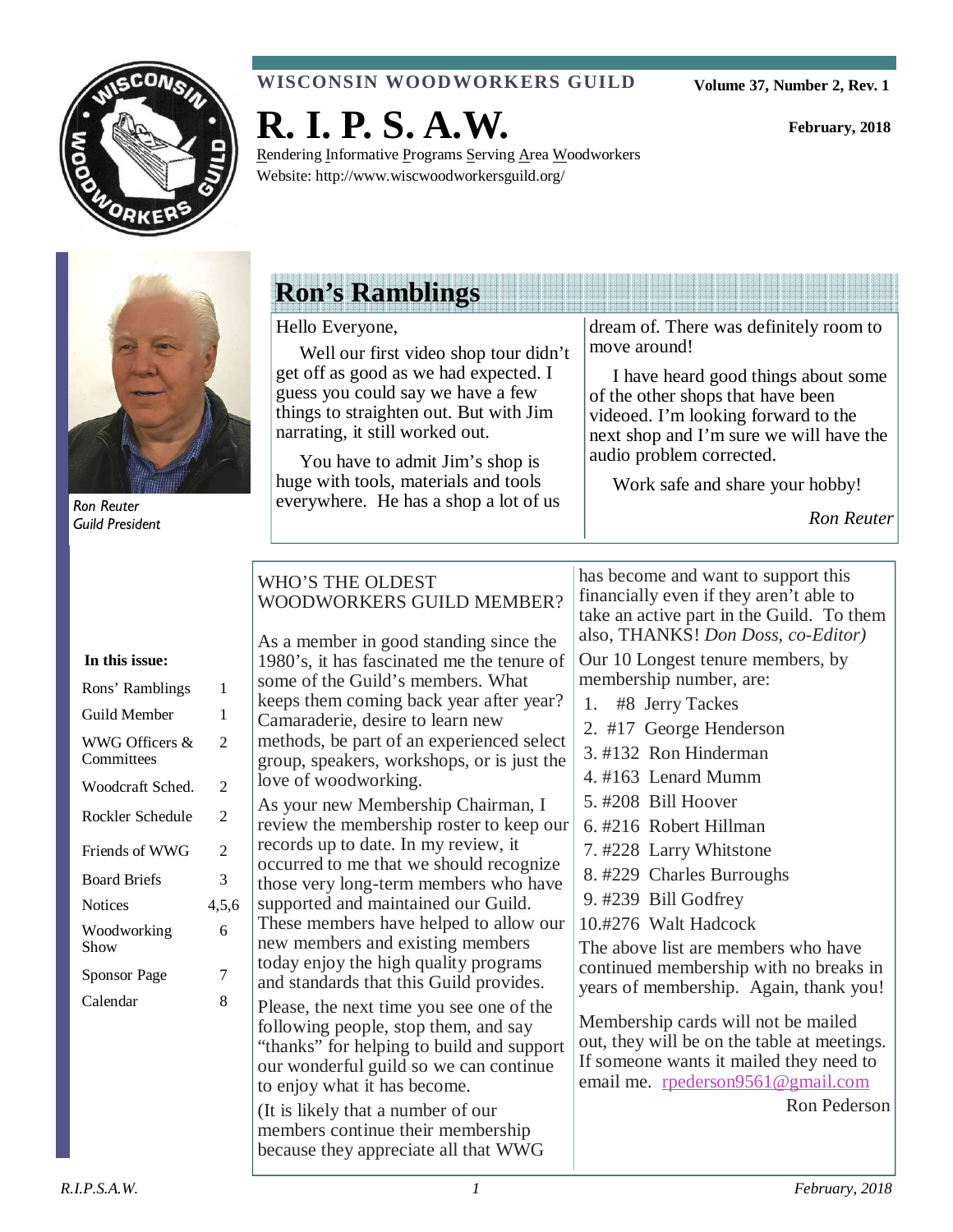|                                                                    | <b>WWG Officers &amp; Directors</b>                                                                                                                                                                  |                                              | <b>Rockler Class Schedule - Tuition assessed</b>                                                                                                                                                               |
|--------------------------------------------------------------------|------------------------------------------------------------------------------------------------------------------------------------------------------------------------------------------------------|----------------------------------------------|----------------------------------------------------------------------------------------------------------------------------------------------------------------------------------------------------------------|
| <b>President</b>                                                   | <b>Ron Reuter</b>                                                                                                                                                                                    | 262/784-5877                                 |                                                                                                                                                                                                                |
| <b>Treasurer</b>                                                   | ronbo439@yahoo.com<br><b>Vice President Greg Waldo</b><br>Waldog1050@sbcglobal.net<br><b>Andy Wagner</b>                                                                                             | 414/769-1553<br>414/327-7505                 | 2/17/18, 9 AM - 2PM Scroll Saw Extravaganza<br>with Matt Gatchell<br>2/18/18, 11AM Introduction to Spindle Turning<br>with Gary Datka<br>2/19/18, 1 PM Compound Cutting on the Scroll<br>Saw with Matt Gatchel |
| <b>Secretary</b>                                                   | yxandy2001@sbcglobal.net<br>Jack Zbiegien, Sr.<br>zbiegien@zbie.com                                                                                                                                  | 262/483-8522                                 |                                                                                                                                                                                                                |
| <b>Membership</b><br><b>Director</b><br>Program<br><b>Director</b> | <b>Ron Pederson</b><br>rpederson9561@gmailcom<br><b>Jay Pilling</b><br>Jaypilling537@gmail.com                                                                                                       | 262/442-4089<br>414/425-5692                 | 2/21/18, 5 PM George Washington Cherry<br>2/24/18, 9 AM Turn a Wooden Bowl with Gary<br>Datka<br>2/24/18, 1 PM Wooden Trivet on a Scroll Saw                                                                   |
|                                                                    | <b>WWG Committees</b>                                                                                                                                                                                |                                              | with Matt Gatchell                                                                                                                                                                                             |
| <b>Audio/Video</b>                                                 | <b>Jerry Anson</b>                                                                                                                                                                                   | 414/453-4537                                 | <b>Rockler Demonstrations</b>                                                                                                                                                                                  |
| <b>Publications</b>                                                | janson@wi.rr.com<br><b>Tom Hipsak</b><br>thipsak $@$ wi.rr.com<br>Leila Crandall-Frink 414/453-4118<br>leila.frink@gmail.com<br><b>Don Doss</b><br>FourPartHarmony@att.net<br><b>Dave Drickhamer</b> | 262/865-8512<br>414/281-2854<br>414/852-1498 | $2/3/2018$ Wood Veneering - 11AM<br>2/10/2018 Bead Lock Joinery - 11AM<br>2/17/2018 Cutting Tapered Legs for Furniture -<br>11AM<br>2/24/2018 Wood Turning with the Nova Chuck<br>System - 11AM                |
|                                                                    | dldrick@gmail.com                                                                                                                                                                                    |                                              | All Rockler classes and demos are held at Rockler                                                                                                                                                              |
| <b>Raffles</b>                                                     | <b>Jim Schlarb</b><br><b>Toy Chairman Norm Lange</b>                                                                                                                                                 | 262/968-4830<br>920/474-7183                 | Woodworking & Hardware, 1725 S 108th St., West<br>Allis. For further details, call them at 414-774-1882.                                                                                                       |
|                                                                    | glfinman@mailbox.org                                                                                                                                                                                 |                                              |                                                                                                                                                                                                                |
| <b>Bee Houses</b>                                                  | <b>Lyle Husar</b><br>lylehusar@yahoo.com                                                                                                                                                             | 262/542-0043                                 | <b>Woodcraft Class Schedule - Tuition assessed</b>                                                                                                                                                             |
| Webmaster<br>Librarian                                             | <b>Dave Steingart</b><br>dasteingart@yahoo.com<br><b>Chris Reuter</b><br>ronbo439@yahoo.com                                                                                                          |                                              | Basic Cabinet Construction, 7 weeks of Class:<br>Tuesdays , Feb $6^{th}$ to Mar $20^{th}$ 6-9PM, Instructor:<br><b>Chris Kraemer</b>                                                                           |
|                                                                    |                                                                                                                                                                                                      | 414/688-7078                                 |                                                                                                                                                                                                                |
|                                                                    | <b>Woodcraft Demonstrations</b>                                                                                                                                                                      |                                              | Introduction To The Scroll Saw, Friday, February<br>9, 5 PM - 7 PM, Instructor: Dave Hansen                                                                                                                    |
|                                                                    | January 13: Dovetail Jigs - 1 PM<br>January 20: Bandsaw Tune-Up - 1 PM                                                                                                                               |                                              | HAND TOOL SHARPENING, Saturday,<br>February 10, 9:30 AM - 12:30 PM, Instructor:<br>Kevin Seigworth                                                                                                             |
| 6770.                                                              | All Woodcraft classes and demos are held at Wood-<br>craft of Milwaukee: 14115 W. Greenfield Ave., New<br>Berlin. For further details, contact them at 262-765-                                      |                                              | Turn a Pepper Mill, Sunday, February 11, 10:30<br>AM - 3:30 PM, Instructor: Marv Bollman<br>Flat, Square, Straight - Jointer- Planer-Table Saw,<br>Monday, February 12, 6 PM - 9 PM, Instructor:               |
|                                                                    | Special THANK YOU to Woodline who donated \$150<br>worth of router bits to our Raffle Prize fundraising!!                                                                                            |                                              | Dan McClanahan                                                                                                                                                                                                 |
|                                                                    | <b>Friends of the Wisconsin Woodworkers Guild</b>                                                                                                                                                    |                                              | Woodcraft, 14115 W. Greenfield Ave., New Berlin,<br>WI 53151, Phone: (262) 785-6770                                                                                                                            |
|                                                                    | Homestead Finishing Products, Cleveland, OH(216)                                                                                                                                                     |                                              | <b>Woodline USA</b> (800) 472-6950                                                                                                                                                                             |
|                                                                    | 631-5309 www.homesteadfinishing.com<br>Rockler's (The Woodworker's Store) 1725 S 108th<br>St, West Allis, (414) 774-1882                                                                             |                                              | <b>MEMBER BENEFIT:</b><br>Show your Guild Membership Card and enjoy a<br>10% discount on many items at Rockler's,                                                                                              |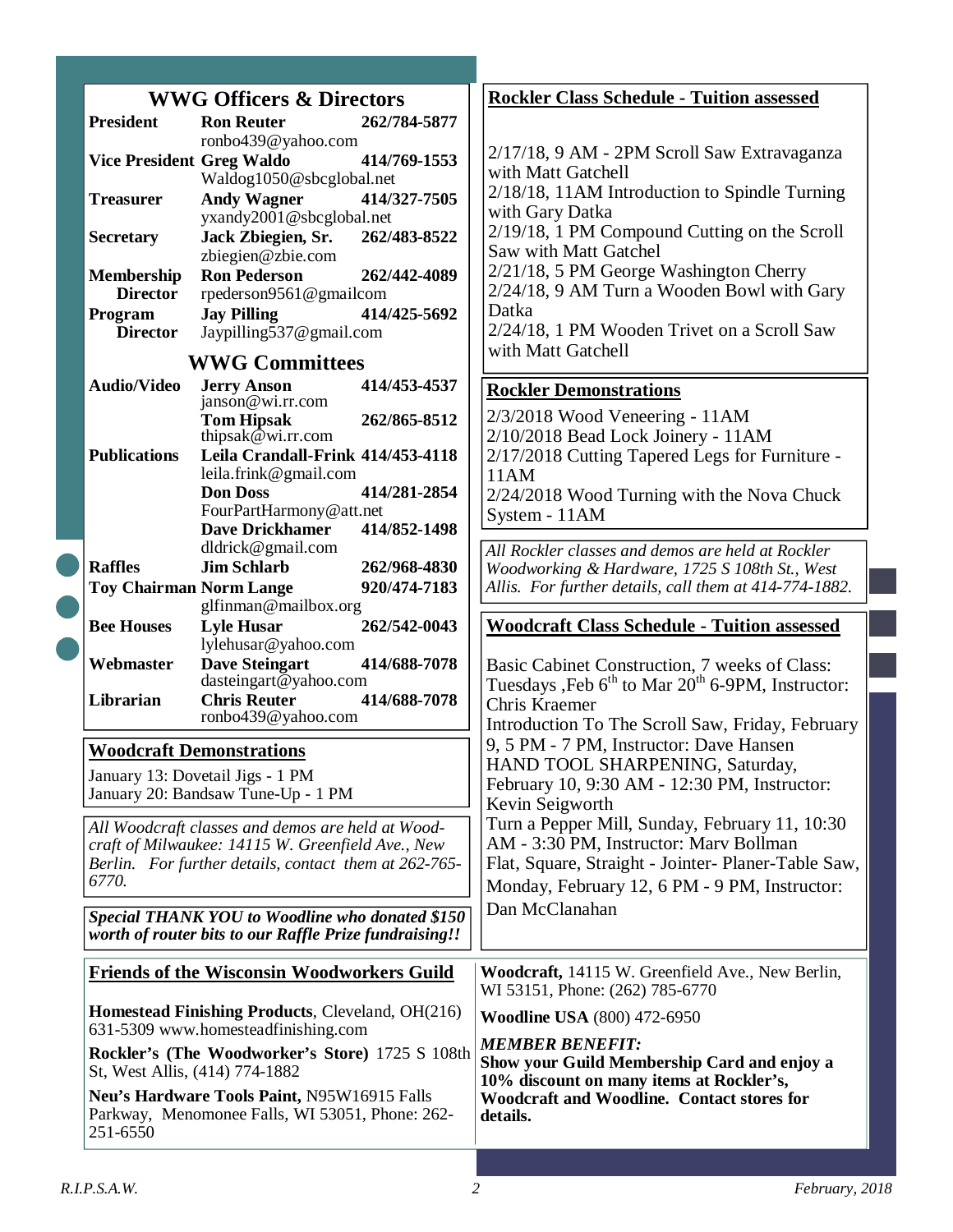#### **Wisconsin Woodworkers' Guild Board Meeting Briefs**  *December 28, 2017*

**ATTENDEES**: Ron Reuter, Andy Wagner, Ron Pederson, Jay Pilling, Jerry Anson, Don Doss, Jim Schlarb, Tom Hipsak, Jack Zbiegien, Sr.

**TREASURY**: \$8,438.11 balance as of 12-28-17.

**MEMBERSHIP**: Current membership is 108. 71 members have paid their 2018 membership dues as of 12-28-2017. There were 59 members present at the 11-02-17 meeting. *Members are reminded that dues must be paid by February 1, with a \$5 dues assessment for individual memberships paid after that date (\$40/year instead of \$35/year).* 

**NOTES**: Renewals for the Class A and B Raffle licenses were finalized and submitted. Letters of appreciation for the toy distribution were reviewed. Special thanks to Norm Lange and the group responsible for the great toys. Wilson Park Senior Center contribution request was reviewed and approved. Revised pricing for sponsorship sales was approved, as was an improved nomination and selection process for the Woodworker of the Year.

*A reminder that all items for publication in* R.I.P.S.A.W. *should be sent to both Leila Crandall-Frink (leila.frink@gmail.com) and Don Doss (FourPartHarmony@att.net).* 

*Respectfully Submitted, Jack Zbiegien, Sr.*

| <b>Chair Lift</b>                                                                                                                                                                                                                                                                                                                                                                                                                                                                                                                                                                 | <b>NEW RIPSAW FEATURE</b>                                                                                                                                                                                                                                                                                                                                                                                                                                                                                                                                                                                                                                    |  |
|-----------------------------------------------------------------------------------------------------------------------------------------------------------------------------------------------------------------------------------------------------------------------------------------------------------------------------------------------------------------------------------------------------------------------------------------------------------------------------------------------------------------------------------------------------------------------------------|--------------------------------------------------------------------------------------------------------------------------------------------------------------------------------------------------------------------------------------------------------------------------------------------------------------------------------------------------------------------------------------------------------------------------------------------------------------------------------------------------------------------------------------------------------------------------------------------------------------------------------------------------------------|--|
| We had been offered a free chair lift that would<br>have to be installed on our stairway to the lower<br>level of Woodcraft as an aid for some of our<br>disadvantaged members and guests. After much<br>discussion, we have opted out of this kind offer.<br>Too many questions were raised that defied<br>immediate and/or satisfactory answers. Although<br>we weren't able to take advantage of this<br>opportunity, rest assured, as other opportunities to<br>remedy this entry situation come up, each will be<br>thoroughly investigated.<br>Ron                          | Turn to page 7 and find a new page we've added<br>to your RIPSAW newsletter. Do you have a busi-<br>ness that you'd like to be included? As a 501c(3)<br>organization, we can't advertise in our newslet-<br>ter. However, we can allow a business to tell<br>folks who they are as long as they aren't advertis-<br>ing a product or service. For more details, please<br>contact Ron Pederson. Then submit your busi-<br>ness card or a document showing what you'd<br>like. You'll get a proof to approve before it goes<br>into the newsletter.                                                                                                          |  |
| WWG Winners, January 4, 2018 Meeting<br>Door Prize Winners:<br>Jerry Anson, Rich Henderson, Randy Jacques, Bob<br>Melner, Jim Schlarb. Happy Shopping!                                                                                                                                                                                                                                                                                                                                                                                                                            | <b>Raffle Winners:</b><br>Gary Emerich, Rich Henderson, Al Herwig, Lyle Hu-<br>sar, Norm Lange, Ron Pederson, Jay Pilling (2), Andy<br>Wagner. Congratulations to all!                                                                                                                                                                                                                                                                                                                                                                                                                                                                                       |  |
| 2018 DUES ARE DUE JANUARY 1,2018<br>A grace period of 30 days gives you until Febru-<br>ary 1, 2018 (the date of the February meeting).<br>Dues paid after that date will be in arrears and<br><b>renewal will cost you an extra \$5!</b> Save five<br>bucks and spend it on something useful - like<br>some wood or a new tool! Why the push? The<br>membership roster is published in February. If<br>you're not paid up, you won't be listed! (And you<br>won't be able to take advantage of the 10% dis-<br>counts offered to members at Rockler, Woodcraft<br>and Woodline!) | <b>CALLING ALL WOULD-BE JOURNALISTS</b><br>Your R.I.P.S.A.W. editors are ALWAYS looking<br>for articles that will inform and/or entertain our<br>members - especially if you're the author! If you<br>have anything for publication in R.I.P.S.A.W.<br>send to both Leila Crandall-Frink<br>please<br>(leila.frink@gmail.com)<br>and<br>Don<br>Doss<br>(FourPartHarmony@att.net).<br>E-mail is pre-<br>ferred. However you can also submit your print-<br>ed or hand-written copy to either of us at a meet-<br>ing. And if you have Microsoft Publisher and<br>you'd like to try your hand at publishing our<br>newsletter for a month, please let us know! |  |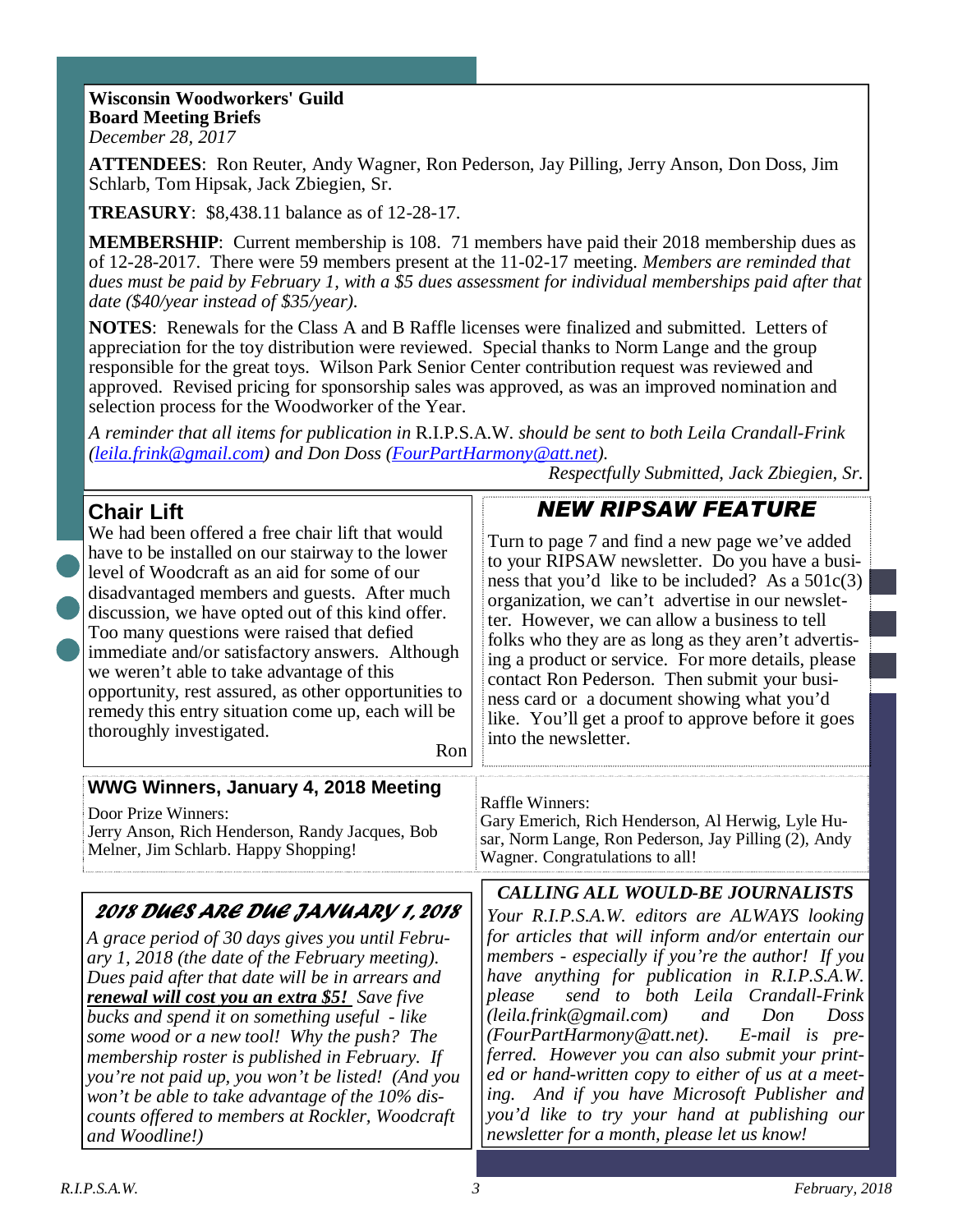### Reflections:

There is no reflections article this month. I was out of town and unable to make it back in time. I will try to do better in the future. If anyone would like to volunteer to write a short review of the topic of a meeting, please speak to Leila Crandall-Frink or Don Doss. A special thank you to Greg Wernisch who has volunteered to help. *Submitted by Leila Crandall-Frink* 

### Know your Fellow Woodworker

When and how did you get interested in woodworking? How old were you? What type of woodworking do you do now? What do you find satisfies you about woodworking? What do you do when you run into an issue or problem while woodworking? Do you work with someone else? What fascinates you that you haven't tried yet in your woodworking? What piece that you made are you most proud of and why?

Answer these questions in an email or write them on a piece of paper and submit them to Leila or Don. We will figure out how to share them so others can learn more about you.

**Northeastern Wisconsin Woodworkers Guild 36th Annual Woodworking Show & Sale March 17 & 18, 2018, 9:30am – 4:00pm Southwest High School, Green Bay, WI 1331 Packerland Drive – just south of W. Mason St. Free admission\*, Free parking** 

**\*Proceeds from raffle ticket sales cover show expenses. Raffle tickets available from any NEWWG member. \$2 per ticket, or 3 for \$5 Raffle drawing 3PM, Sunday, March 18th Need not be present to win!** 

**Live demos, woodburning, lathe turning, scroll sawing, intarsia, wood carving** 

# **SILENT AUCTION**

Be sure to check out all the new treasures Jim has put out for January. Going, going, GONE!!

Items in the auction are donated by members and friends of the Guild. Smaller items can be brought in; items too large to bring in will have a picture and detailed description.

Bidding is open to members and non-members. Items will be awarded to the highest bidder. Any donated item that doesn't receive bids by break-time of the second meeting will either be moved to the monthly raffle program or returned to the donor.

Proceeds from the auction go directly to the Guild to help cover the cost of educational activities such as workshops, seminars, lectures and exhibits.

# **LOCAL WORKSHOP TOURS CONTINUING**

Wisconsin Woodworkers Guild is continuing to tour member's woodworking shops. Thanks to Jim Matthew for stepping up to do the video recording and to Jay Pilling for organizing everything. Currently, Jay has five of our members who have already had their shops toured.

Recordings of the tours will be shown at upcoming WWG meeting. The first recording to be shown will by of Jim Schlarb's shop which will happen at our January meeting. This presentation will be using a format that will allow questions from the audience during the playback. If necessary, the playback will be stopped to address questions.

For security reasons, recordings will NOT be made part of anything that goes outside the Guild. That limitation is specifically directed at any possibility of it going on the Internet. It won't!!

Touring of club-member workshops have been suggested by many members. Thanks to the number of members who have volunteered their shops for touring, it is conceivable that this may be an ongoing project. Tours of a few workshops might take place each year during the spring through fall timeframe and then shown at a January, February or March meeting. Although seeing a shop that is impeccably appointed will likely be of interest, the primary goal is to provide insight so that our members who may have limited space and/or limited resources can discover ways they can enjoy this wonderful hobby within their limitations. If you have any suggestions, please talk to Jay.

*Respectfully, Your Board of Directors*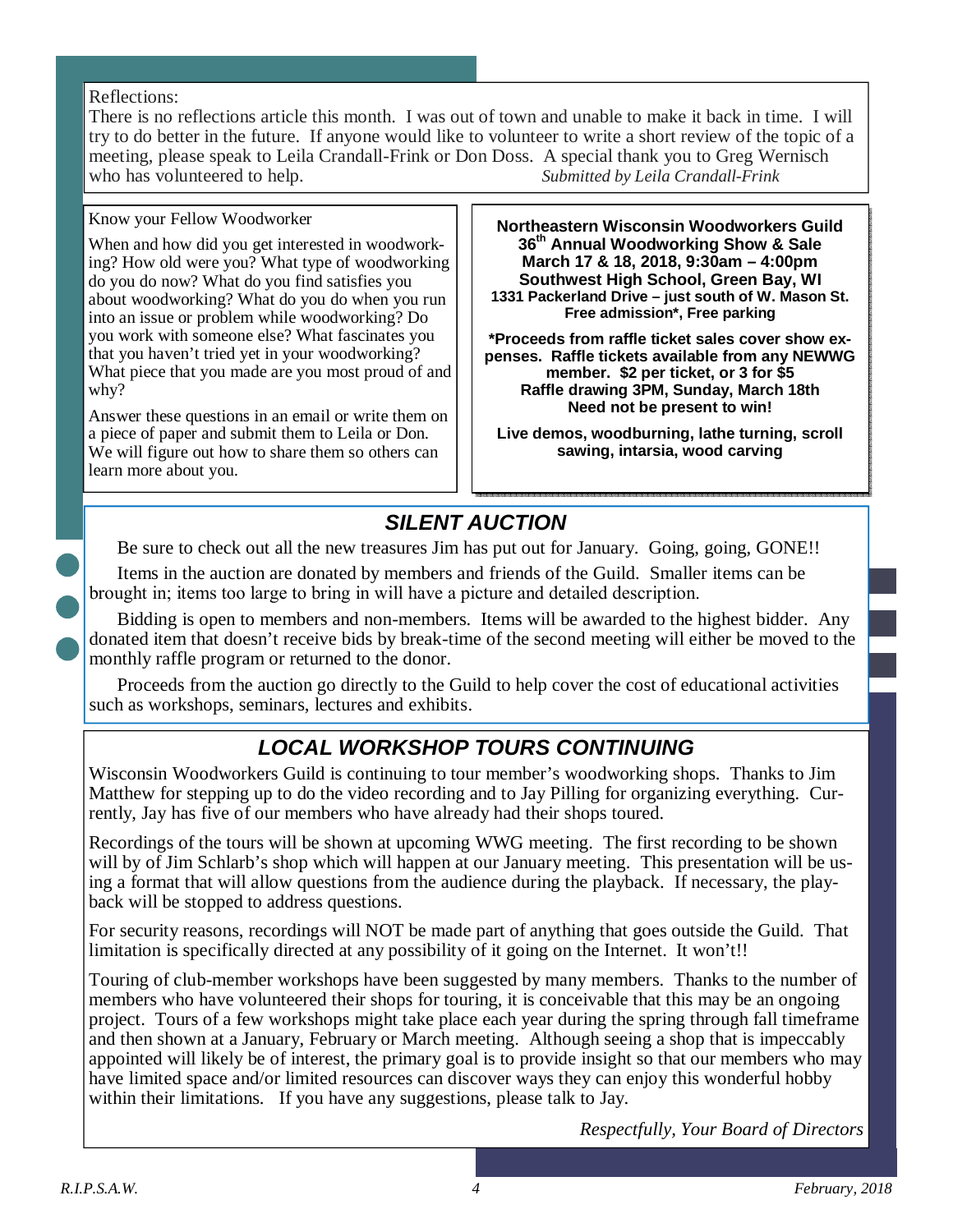#### **For Sale**

#### Offered by Jerry Anson—414-453-4537

**Grizzly G9247 MINI Lathe**, 1/3 HP Motor, Variable speed 0-4500 RPM, 6" dia over bed, 14.5" between centers, with many drives, chucks etc, included. Asking \$225 or best offer.

**Delta LA 200 MIDI Lathe,** 1 HP Motor, Variable speed 500—3700 RPM (Manual belt change), 10" diameter over bed, 16" between centers (homemade oak bed extension available), Spindle taper MT2, Includes Buck lathe tools. Asking \$350 or best offer. Please contact Jerry Anson.

### **For sale items now on WWG Website**

Please check out our 'For Sale' page(s) on the WWG Website which is updated regularly. Go to http:// wiscwoodworkersguild.org/ForSaleETC.html. Listings are screened for interest to our members. However, WWG is not responsible for the accuracy of the listings or for the quality of the products. Caveat emptor - "Let the buyer beware".

#### *Dave Steingart, Webmaster*

#### **Woodworking Clubs in Wisconsin and Northern Illinois**

- Badger Woodturners Club, Madison; First Tuesday of each month, 6:30pm. badgerwoodturners.org
- Blackhawk Carving Club, Wednesdays, 8:30 11am, Ken-Rock Community Center, 3218 11th St., Rockford, IL http:// blackhawkcarving.com
- Capital Area Carvers, Madison, WI; Second Tuesday of each month, 7pm. capitalareacarversofwisconsin.org
- DuPage Woodworkers, Glen Ellyn, IL, Fourth Wednesday each month except July, 7pm. dupagewoodworkers.com.
- Fox Valley Woodworking Club, Batavia, IL; First Tuesday of each month, 7:30pm; fvwwc.org
- Kettle Karvers Club, Plymouth, WI; First Wednesday each month, 6:30pm, Generations, 1500 Douglas Dr., in the Masters Gallery Foods room, Plymouth, WI. See website for other dates and times. kettlekarvers.org
- Lake Country Carvers, Oconomowoc, WI; monthly, second Thurs. 5:30pm; Ray Burow, 920-474-4075
- MAD Woodworkers, Monona, WI; Third Wednesday of each month, 6:30pm; madwoodworkers@yahoogroup.com
- Mid-Wisconsin Chippers, Neenah, WI. First Sunday each month 1:30pm; mwchippers@gmail.com
- Milwaukee Area Woodturners (MAWt), metro-Milwaukee, WI. First Monday each month 6:30pm, Woodcraft of Milwaukee; mawturners.com
- Northeast Wisconsin Woodturners, Neenah, WI; Second Saturday, Sept. thru June, 9am. NEWWoodturners.org
- Northeastern Wisconsin Woodworkers Guild, Green Bay. Third Wednesday each month, 7pm. newwg.org.
- River Bend Carving Club, Racine, WI. First & third Saturdays of the month, 9:30 11:30 am. \$3/student, 3600 N. Green Bay Rd., Racine. www.riverbendracine.org
- Rock River Valley Carvers, Janesville; First Thursday of each month, 7pm; rockrivervalleycarvers.com
- West Allis Woodworkers Club, West Allis, WI. Art Kastner, President at 414-476-9902

- International Association of Penturners (IAP), Wisconsin Chapter, meets as needed at Woodcraft of Milwaukee, Lower Level; penturners.org
- Wilson Park Woodcarvers & Woodburners, Milwaukee, Wednesdays, 8:30am Noon, Wilson Park Senior Center, 2601 W. Howard Ave., Ed Thomas, 414-427-8256
- Wisconsin River Woodcarvers, Stevens Point, 1st & 3rd Tuesdays of each month, 6pm 9pm, The Lincoln Center, 1519 Water St. www.wisconsinriverwoodcarvers.org
- Wisconsin River Woodcarvers, Wisconsin Rapids, Wednesdays, 6pm 9pm, First Congregational Church, 311 2nd St. South www.wisconsinriverwoodcarvers.org
- Wisconsin Valley Woodturners, Wausau, WI; First Thursday of each month, 7pm. wisconsinvalleywoodturners.org
- Wisconsin Wood Turner (WWT), AAW Member, Eric Meigs, President, wisconsinwoodturner.com, First Saturday each month, 9am, Woodcraft of Milwaukee, Lower Level.

The above information is provided for reference. If you would like to attend a meeting, be sure to contact the club for confirmation. Also, if you spot any errors or changes, please send corrections to Don Doss at FourPartHarmony@att.net. Thank you!

| <b>FROM THE LIBRARY</b>                                                                                                                                           | <b>December Raffle Winner</b>      |
|-------------------------------------------------------------------------------------------------------------------------------------------------------------------|------------------------------------|
| With Ron's help, I hope to finish the new book cataloging system this<br>winter. Stay tuned!                                                                      | And the winner of the four dies    |
| We still have a number of older magazines that are worthless if they're                                                                                           | with a \$50.00 donation is Jerry   |
| not in your own library. Unlike the newer magazines in our library, these<br>older magazines, while still filled with tons of useful information, are <b>FREE</b> | Anson!!!                           |
| to our members!                                                                                                                                                   | Congratulations Jerry - and thanks |
| Our cabinets are getting full and the extra weight is starting to cause                                                                                           | for your donation as well as those |
| them to show their age. Ron hopes to present a new cabinet design to the<br>board. Once approved, he'll be looking for help to build them (hint, hint!).          | from the other bidders!            |
| Chris Reuter, Librarian                                                                                                                                           |                                    |
|                                                                                                                                                                   |                                    |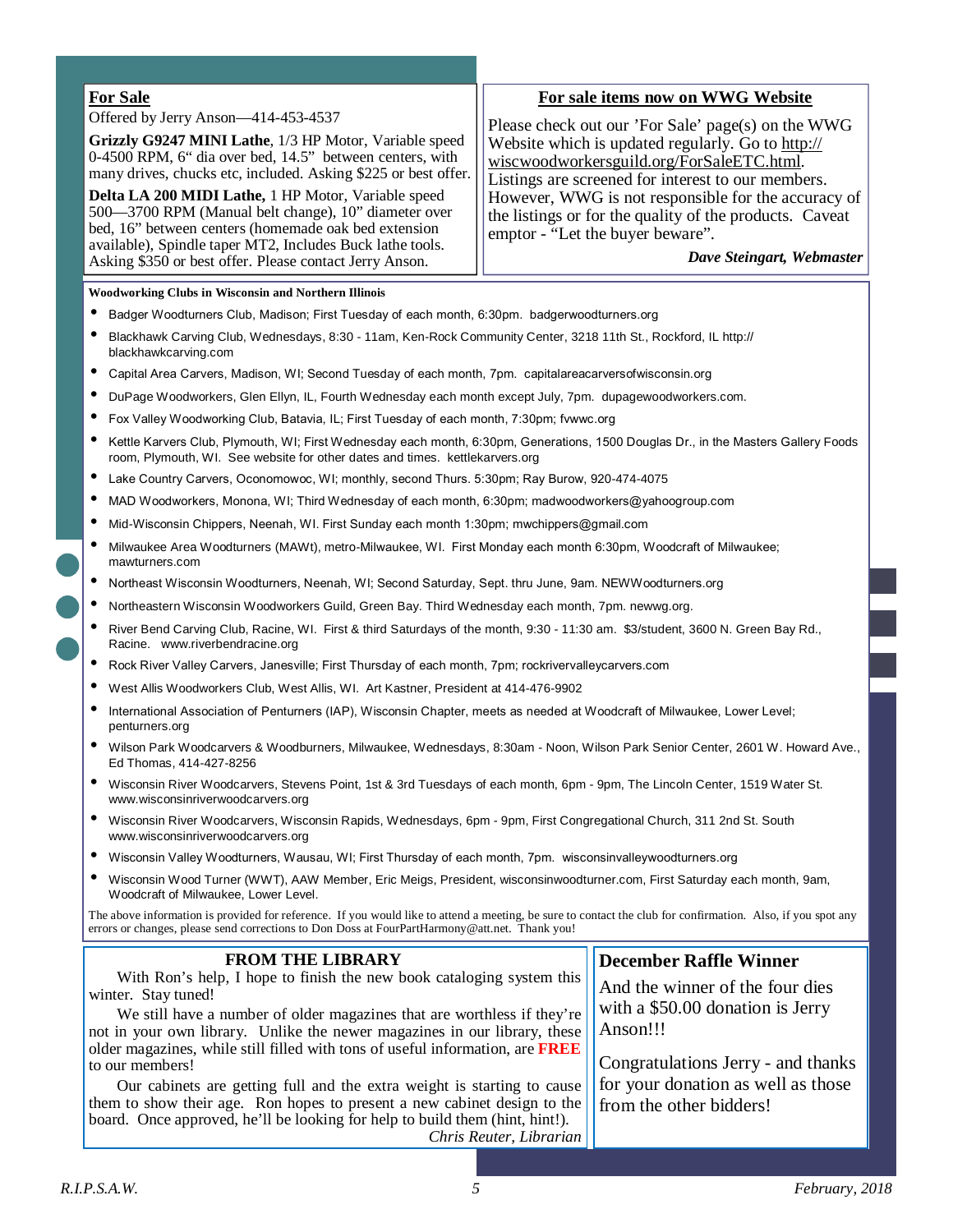## **Woodworking Show March 9-11, 2018**

**NEW LOCATION & FREE PARKING** at: Milwaukee County Sports Complex 6000 W Ryan Road Franklin, WI 53132

**Vvorr** 

Ticket Price is \$14 General Admission at the door, cash only or \$12 General Admission if purchased online (\$2 discount) \*One ticket is valid for all three days of the show. Paid Education Seminar tickets include general admission. Tickets will be available online about 30 days before the show.

Show Hours: Friday - 12:00 PM - 6:00 PM Saturday - 10:00 AM - 6:00 PM Sunday - 10:00 AM - 3:00 PM



You can check it out at: http://www.thewoodworkingshows.com/milwaukee.html

### Submitted by Tom Hipsak



# **KETTLE KARVERS KLUB 28th Annual Wood Carving Show** Saturday April 21, 2018 10 am to 4pm

### Lakers Ice Center 1202 S. Wildwood Ave. Sheboygan, WI

### **Admission \$2.00 Adults, Kids 12 and under FREE**

See original wood carvings and visit with the carvers **Free Carving Demonstrations 11am and 1pm Free Kids Carve Opportunities Carving Wood Vendor and Tool Sales Food and Beverage Sales on-site** 

# *FREE LISTING!*

Does your club have a special event coming up in Wisconsin or northern Illinois? If so, let us know! Send the announcement by e-mail to both Leila Crandall-Frink at leila.frink@gmail.com and Don Doss at fourpartharmony@att.net. Or give us a type-written or hand-written note with all the details at a meeting.

Of course, we reserve the right to edit what you provide but we'll clear it with you before going to 'press' to be sure it includes all pertinent details.



# **PSST!!!**

For those who may have connections with other groups who might enjoy having Mike and Woody perform for them, here's Mike's contact information:

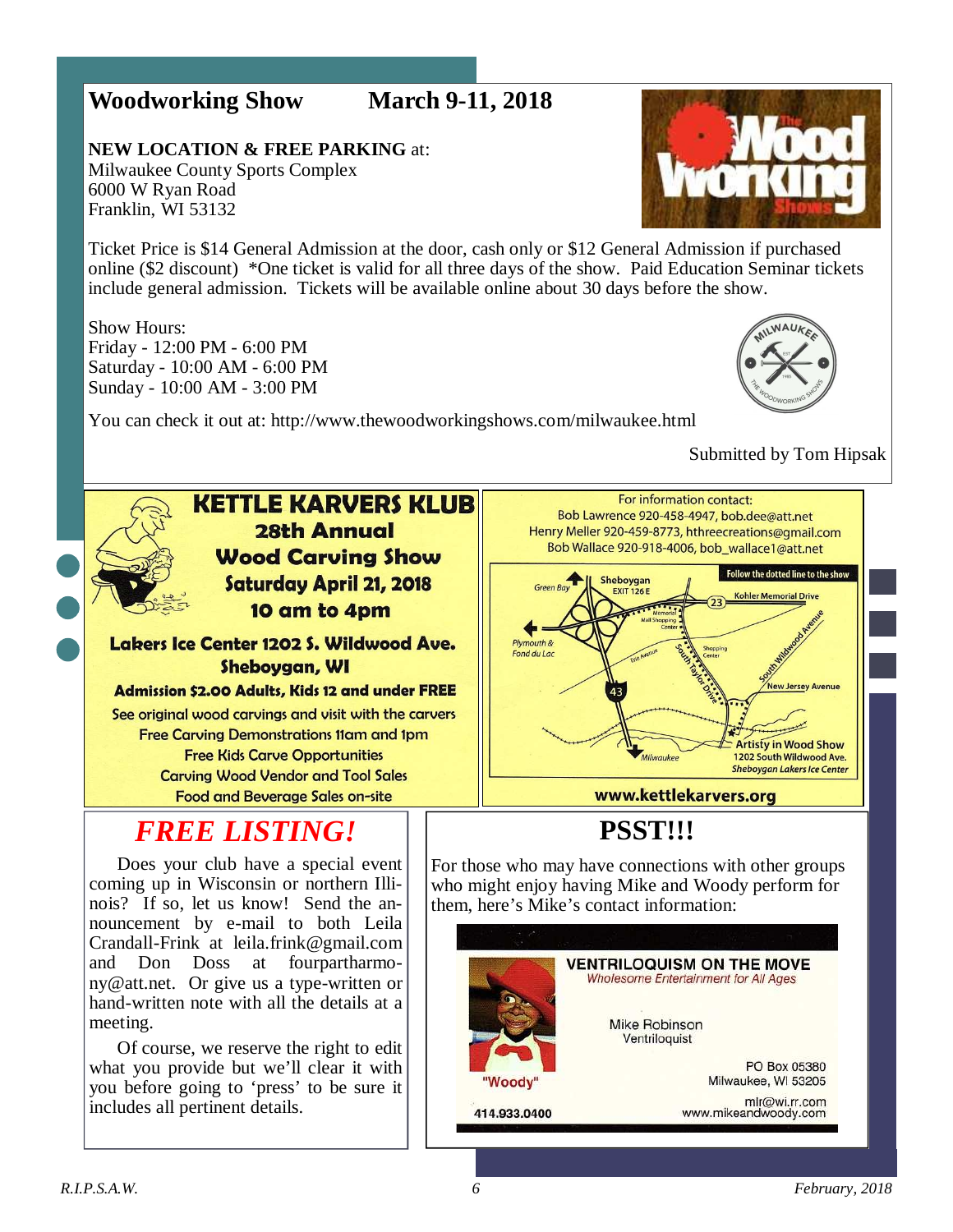

This space available. Contact Ron Pederson for information.

Please patronize our sponsors.

This space available. Contact Ron Pederson for information.

Please patronize our sponsors.



# OFFERING QUALITY WOODWORKING TOOLS AND SUPPLIES SINCE 1928 14115 W GREENFIELD AVE, NEW BERLIN, WI 53151 262-785-6770

### THANK YOU FOR SUPPORTING YOUR LOCALLY OWNED AND OPERATED WOODCRAFT STORE. WITHOUT YOUR ONGOING SUPPORT, WE WOULD NOT BE ABLE TO SUPPORT MILWAUKEE AREA WOODWORKERS AND WOODWORKING CLUBS.

YOUR MILWAUKEE AREA WOODCRAFT STORE HAS BEEN FAMILY OWNED AND OPERATED SINCE 1999